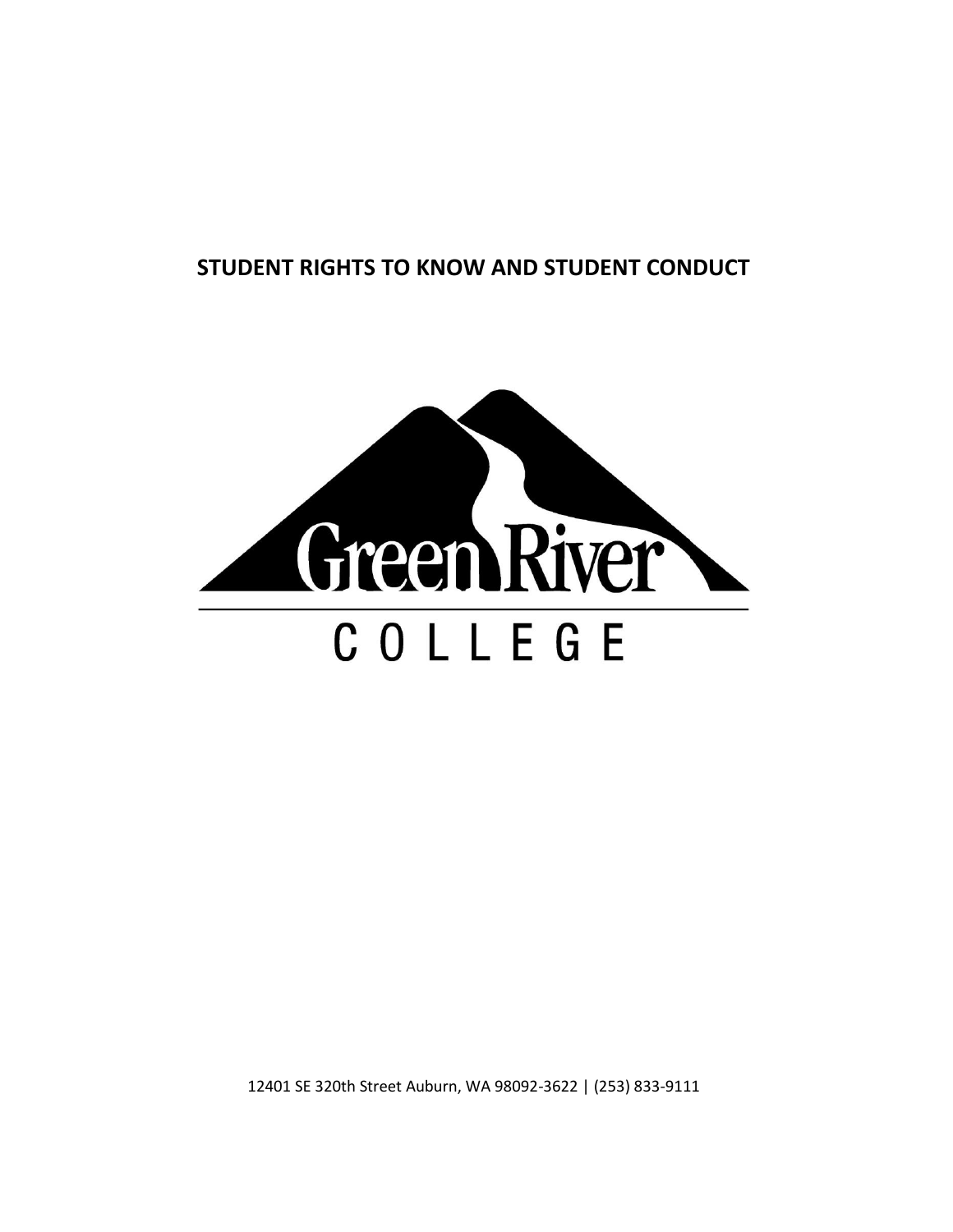# Introduction

Green River College is committed to your educational success. This booklet details a number of college policies and procedures to assist you while attending Green River. Green River is a community that values each individual, fosters inclusion and cares about the well-being, health and safety of each member. Should you not find the information you are looking for here please contact Student Affairs at 253-288-2400 or visit us at Student Affairs and Success Center (SA) 206.

# AIDS Awareness and Education

Green River College is also committed to providing a safe and healthy educational environment which includes providing education and information about the transmission and prevention of chronic, communicable diseases such as Acquired Immune Deficiency Syndrome (AIDS). Consistent with existing law and in the interest of all concerned, the college takes appropriate measures to ensure a safe environment through educational services. AIDS education information is available in the Health Services Office located in the LC building.

# Alcohol and Other Drugs Prevention Program and Policies

Green River College views substance abuse as detracting from the health and productivity of the individual and the college community. The college views alcohol and other drug abuse as a treatable illness. As with other illnesses, we can support the efforts of those seeking assistance and improve our environment in a way that sets an example for others.

Green River will assist the education of its students and employees on the use and effects of alcohol and other drugs as part of its prevention program.

The college values early intervention for students and employees who are affected by substance use. Furthermore, the college is committed to assisting students and employees to seek appropriate avenues of assessment and treatment for substance abuse. Both Green River's [Counseling office a](http://www.greenriver.edu/student-affairs/counseling-and-health-services/counseling-services.htm)long with the [Health Services Office p](http://www.greenriver.edu/student-affairs/counseling-and-health-services/health-services.htm)rovide education, early intervention and treatment referral services.

The Green River College policies apply to all students taking one or more classes and all employees, including faculty, staff and administrators. This information will be distributed annually in writing and, in line with th[e Drug Free Schools and Communities Act a](http://www2.ed.gov/policy/elsec/leg/esea02/pg51.html)nd [Drug Free Workplace Act,](http://www.dol.gov/elaws/asp/drugfree/screenr.htm) will include the following:

- **1.** Standards of conduct that prohibit the unlawful possession, use or distribution of illicit drugs and alcohol by employees and students on its property or as a part of any of its activities.
- **2.** A description of the applicable legal sanctions under the law for the unlawful possession or distribution of illicit drugs and alcohol.
- **3.** A description of the health risks associated with the use and abuse of all drugs and alcohol.
- **4.** A description of counseling, treatment, rehabilitation or re-entry programs that is available to students.
- **5.** A statement and description of disciplinary sanctions that will be imposed upon students consistent with all laws.

Green River College Alcohol and Other Drug Education & Prevention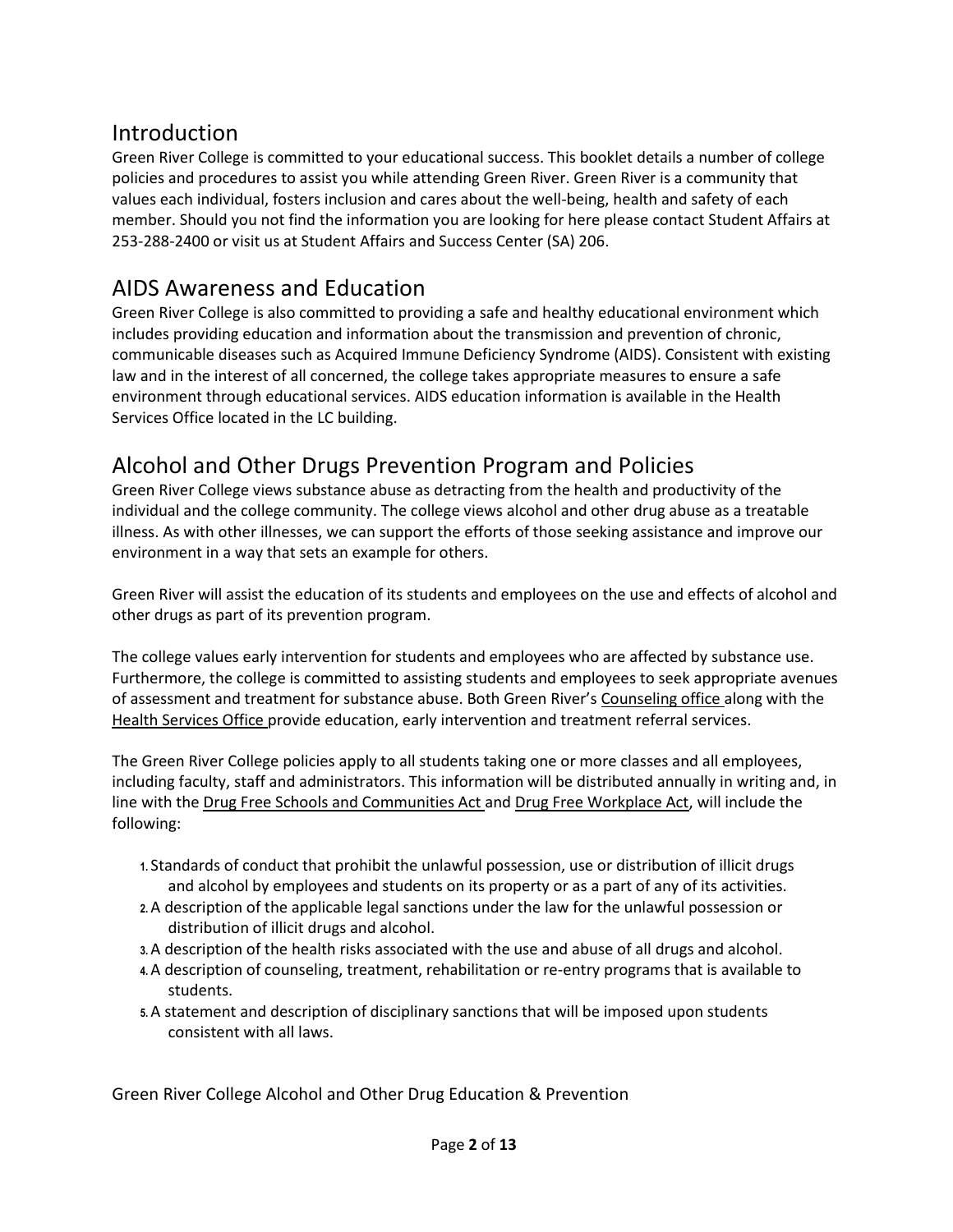Health Services utilizes an individualized educational process for the education about alcohol and other drugs with the goal of prevention of abuse. Health Services also provides periodic group programs which have been designed to respond to the needs and empower the wellness of all members of the college community. The program includes a continuum of services.

- **1.** Prevention/Education—increase awareness, knowledge, skills and practice of healthier alcohol and other drug choices.
- **2.** Policy and Procedures—review and revise college policies and procedures regarding alcohol and other drug (AOD) use and abuse, to ensure fair and consistent implementation supportive of the mission of the college as well as federal, state and local guidelines.
- **3.** Resources
	- **A.** Consultation—provides all members of the Green River community with the opportunity for a free and confidential consultation about their use/abuse of alcohol or other drugs.
	- **B.** Referral to Counseling/Treatment—where indicated following a consultation, students will be assisted in finding appropriate services which are designed to help a person stop abusing alcohol or other drugs.
	- **C.** Referral to Self-Help and Support Groups—to support ongoing progress of individuals working on their recovery program, linkages with 12-step groups will be maintained to facilitate quick entry into a group.

Should you have any questions or would like more information about the Health Services focus about alcohol and other drugs, please contact the [Health Services office,](http://www.greenriver.edu/student-affairs/counseling-and-health-services/health-services.htm) extension 2430.

## **Health Risks of Alcohol and Other Drug Abuse**

The following is a brief summary of information regarding the health risks associated with the abuse of alcohol and the use of illicit drugs. There are several sources of additional information on campus, including Counseling and Health Services. Educational programs are offered throughout the year. The library and Instructional Media Center have additional educational material and resources.

Alcohol—beer, wine, liquor.

- Dependence Potential: yes.
- Possible Effects: muscle relaxation, impaired motor control, memory and judgment, depression, intoxication.
- Common Complications: severe impairment of all physical and mental functions, risk of choking or injury from falls or accidents, loss of consciousness, respiratory failure, coma, death due to anesthesia of brain centers controlling breathing and heartrate.

Cannabis—marijuana, hashish, hashish oil.

- Dependence Potential: yes.
- Possible Effects: altered sense of time and visual perception, euphoria, memory, depression interference, reduced coordination and reflex response capacity.
- **•** Common Complications: fatigue, reactions ranging from mild anxiety to panic and paranoia, confusion, disorientation, hallucinations and distortion of sense perceptions.

Sedatives—barbiturates, tranquilizers, methaqualone, other depressants.

- Dependence Potential: yes.
- Possible Effects: drowsiness, slurred speech, disorientation, impaired motor coordination.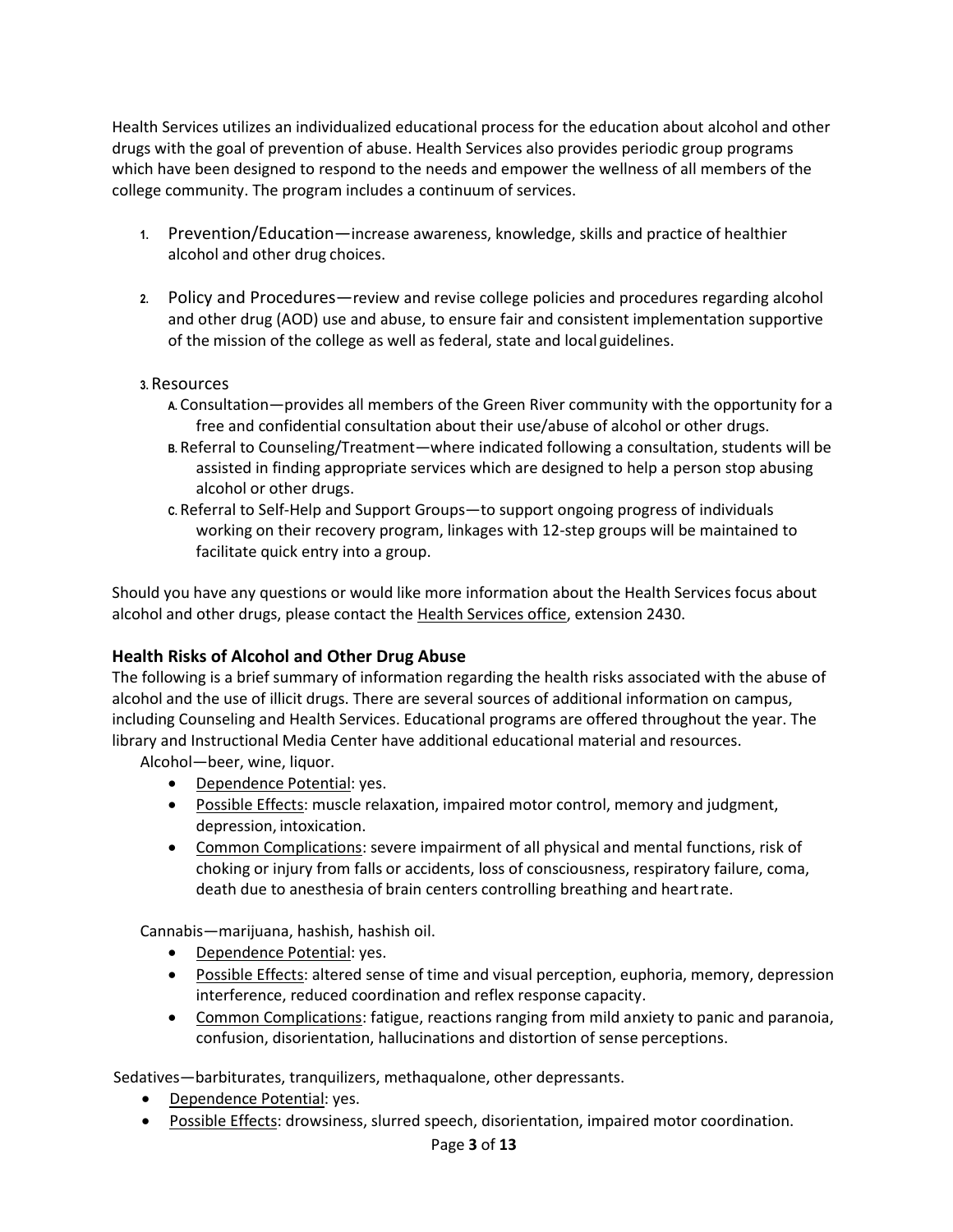Common Complications: shallow respiration, weak and rapid pulse, coma, possible death from depression of central nervous system functions.

Hallucinogens—LSD—acid, psilocybin, peyote, mescaline, many other natural and synthetic hallucinogens.

- Dependence Potential: yes.
- Possible Effects: altered sense of time, space and visual perception, disorientation, hallucinations, nausea, dilated pupils, cross sensory perceptions, dizziness, increased temperature, blood pressure and heart rate, sweating and chills.
- Common Complications: impaired judgment leading to impulsive actions, paranoia, rapid mood swings, "bad trip"—fear, anxiety, paranoia, panic and hallucinations to match, exhaustion after use, depression, fears—often of death, of their mind not working right or offlashbacks.

Narcotics—heroin, codeine, opium, morphine, Percodan, Percocet, Fentanyl, Oxycodone

- Dependence Potential: yes.
- Possible Effects: euphoria, drowsiness, nausea, respiratory depression.
- Common Complications: shallow and slow breathing, dizziness, vomiting, sweating, convulsions, coma, and possible death.

Steroids—anabolic steroids.

- Dependence Potential: yes.
- Possible Effects: acne, aggressive behavior, anger management problems, cholesterol imbalance, impotence, psychosis.
- Common Complications: aggressive behavior, psychosis, reduced fertility, stroke, liver damage, increased cancer risk.

Stimulants—cocaine, crack, speed, amphetamines, and methamphetamines

- Dependence Potential: yes.
- Possible Effects: increased alertness, increased pulse and blood pressure, euphoria, pupil dilation, insomnia, loss of appetite.
- Common Complications: agitation, irritability, dizziness, confusion, fatigue, depression, seizure, convulsions, tactile or visual hallucinations, possible death.

Nicotine—cigarette, cigar, pipe smoking, vaping (e-cigarettes) chewing tobacco

- Dependence Potential: yes.
- Possible Effects: increased heart rate and blood pressure, irritation of the eyes, nose and respiratory tract, shortness of breath, decreased sensitivity of taste buds, depression.
- Common Complications: increased risk of: heart attack, cardiovascular disease, mouth, throat and lung cancer, and other pulmonary disease.

#### **Information About Moderate Drinking**

If you are making a choice to drink alcoholic beverages, there are some strategies to consider adopting that will lessen the chance of a negative consequence occurring. You are encouraged to:

- Plan ahead, and set a limit before you start drinking
- $\cdot$  Consider how you will get home, plans for next day
- Be aware of your health and mood
- $\cdot$  1 drink means 12 oz. of beer, 4 oz. of wine, or 1 oz. of spirits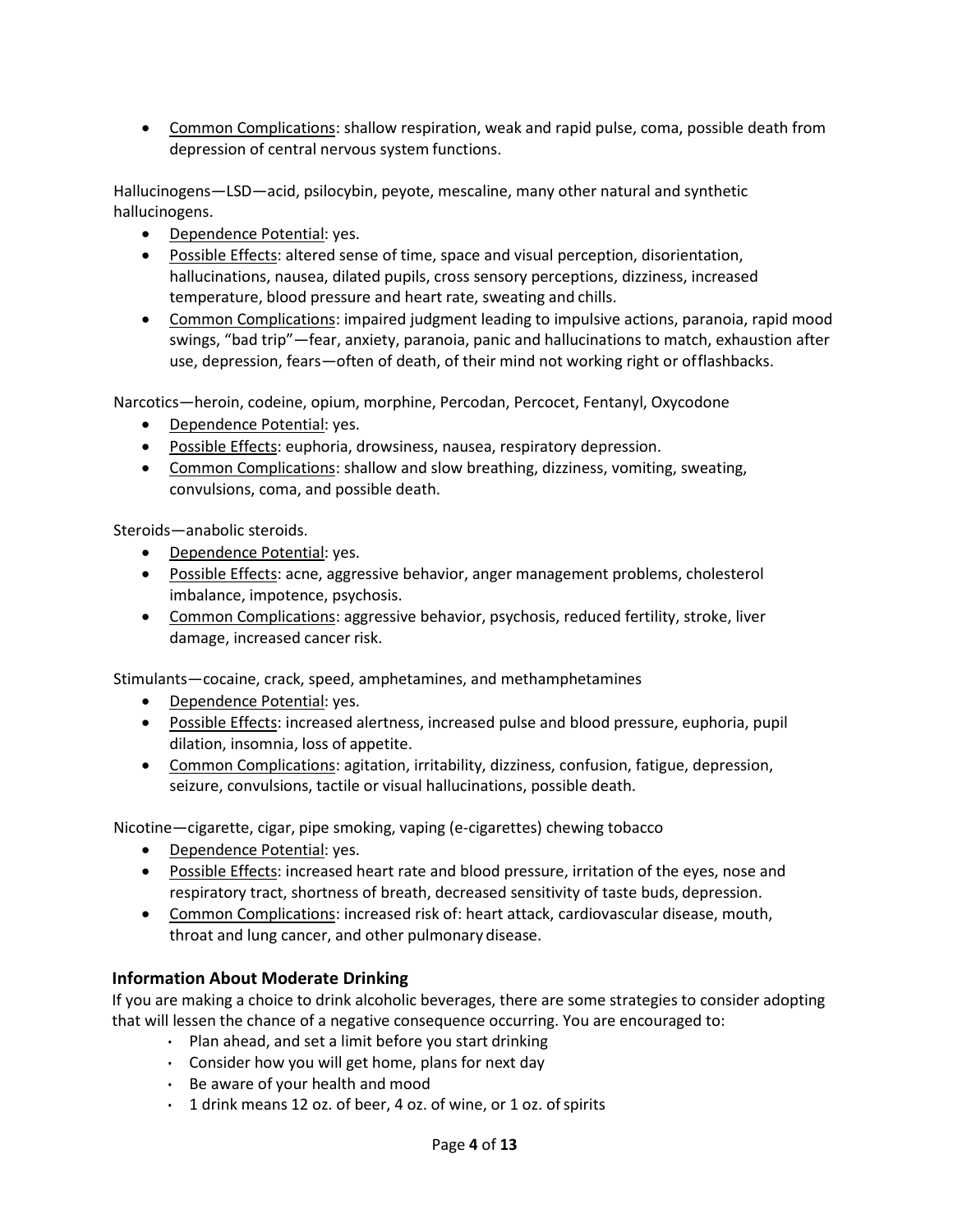- Pour your own drinks, and measure them
- Keep track of how much you drink
- $\cdot$  Eat some food before you drink (something that isn't salty!)
- Sip, instead of gulp, your drink (make it last awhile!)
- Substitute or alternate nonalcoholic drinks
- Do NOT mix energy drinks with alcohol
- Space your drinks (i.e., No more than 1 per hour)
- Try to resist pressure to keep up with your friends, or join in drinking games
- Be aware of cues that can influence you to drink more: (i.e., people, places, emotions, thirst, and stress)

# Standards of Conduct/Proscribed Student Conduct (See specific WACs [http://app.leg.wa.gov/WAC/default.aspx?cite=132J-126&full=true\)](http://app.leg.wa.gov/WAC/default.aspx?cite=132J-126&full=true)

A student will be subject to disciplinary action or sanction upon violation of any of the following conduct violations:

1) Possession, use, or distribution on campus of any controlled substance as defined by the laws of the United States or the state of Washington, except as permitted bylaw;

2) Violation of the college policy on alcoholic beverages, which states: "Any student who, while in any college facility or participating in a college-related program, uses, possesses, consumes, is demonstrably under the influence of, or sells any liquor as defined

in [RCW 66.04.010,](http://apps.leg.wa.gov/rcw/default.aspx?cite=66.04.010) in violation of law or in a manner which significantly disrupts a college activity, shall be subject to discipline."

#### Student Disciplinary Sanctions

Official college action will be taken when violation of state law or college policy regarding alcohol and other illicit drugs occurs. Initiation and types of non- academic discipline are described below.

- **Disciplinary Action** WAC 132J-126-120
	- o The College may apply sanctions or take other appropriate action for violations of the student code of conduct. Disciplinary proceedings shall determine whether and under what conditions the violator may continue as a student at the college.
- **Disciplinary Terms** WAC 132J-126-130
	- o **Warning –** a written notice that a student is violating or has violated institutional regulations
	- o **Probation –** a written reprimand for violation of specific regulations
	- o **Loss of privileges –** a denial of specified college privileges for a designated period of time
	- o **Fines –** previously established and published monetary charges
	- o **Restitution**  compensation for loss, damage, or injury. This may take the form of appropriate service and/or monetary or material replacement
	- o **Discretionary sanctions –** may include, but are not limited to, work assignments, essays, service to the college, or related discretionary assignments
	- o **College suspension –** separation of the student from the college for a definite period of time, after which time the student is eligible to return. Conditions for readmission may be specified.
	- o **College dismissal –** permanent separation of the student from the college
	- o **Revocation of admission and/or degree –** Admission to or a degree awarded from the college may be revoked for fraud, misrepresentation, or other violation of college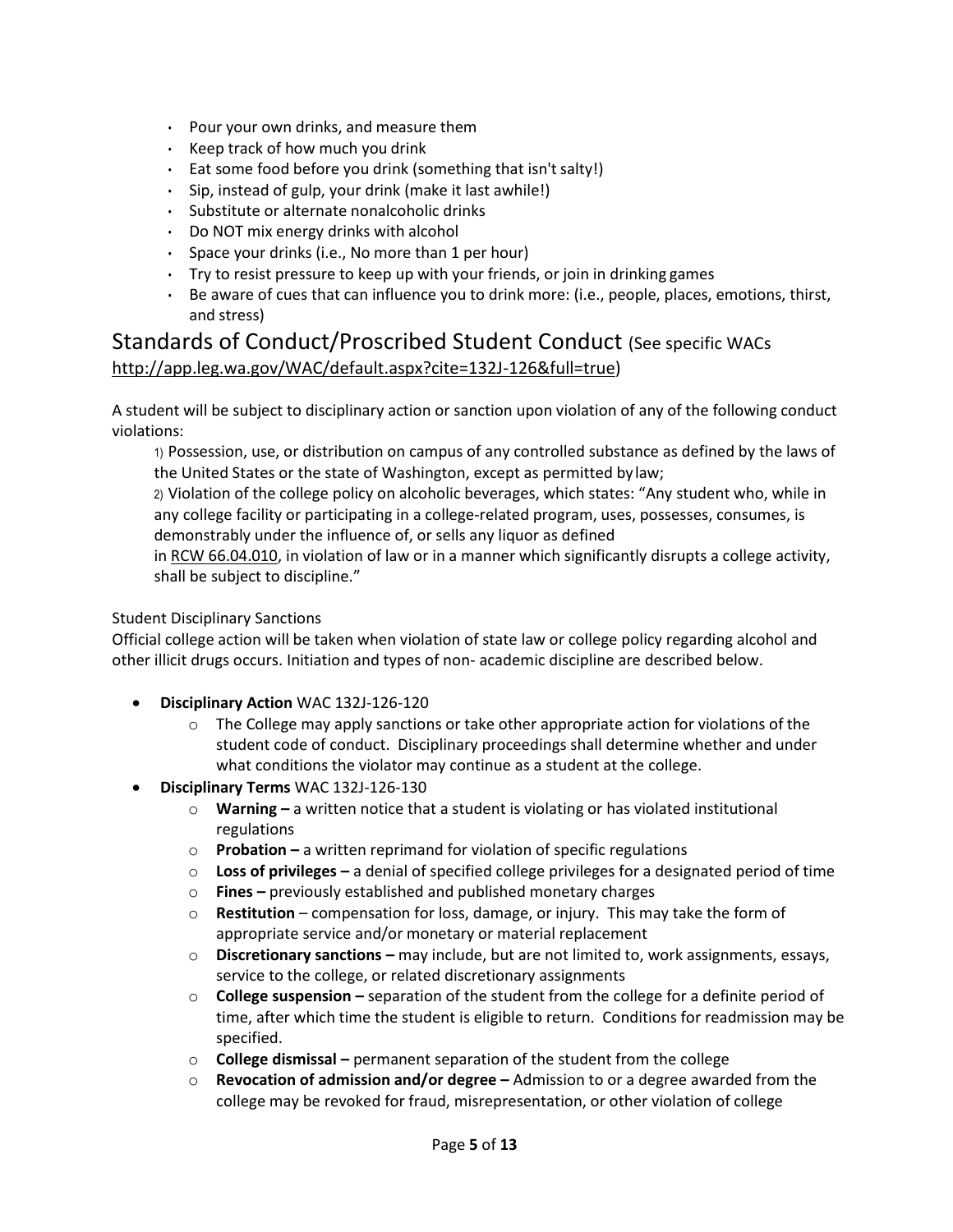standards in obtaining the degree, or for other serious violations committed by a student prior to graduation

o **Registration hold –** Student may have registration privileges blocked pending the completion of specified sanctions/conditions. Holds may be placed and removed only by the vice-president of student affairs or designee

Applicable Legal Sanctions

Descriptions of the applicable legal sanctions for the unlawful possession or distribution of illicit drugs and alcohol can be found below.

# Washington State Drug Laws

[RCW 46.61.502](http://apps.leg.wa.gov/rcw/default.aspx?cite=46.61.502) *&* [RCW 46.61.504](http://apps.leg.wa.gov/rcw/default.aspx?cite=46.61.504)

• Prohibits operating motor vehicle while under the influence of an intoxicating liquor or any drug. Discusses penalties and Alcohol Information School.

[RCW 46.61.517 & RCW 46.20.308:](http://apps.leg.wa.gov/rcw/default.aspx?cite=46.20.308) Refusal of person to Take Alcohol Test or drug concentration.

 Refusal of person to Take Alcohol Test or drug concentration in the person's blood or breath is admissible in a court oflaw.

[RCW 66.24.481 P](http://apps.leg.wa.gov/rcw/default.aspx?cite=66.24.481)ublic Place or Club

 No public place may keep liquor or permit its consumption unless authorized by a state banquet permit.

[RCW 66.44.100 O](http://apps.leg.wa.gov/rcw/default.aspx?cite=66.44.100)pening or Consuming Liquor in Public Place

• Prohibits consuming liquor in a public place.

[RCW 66.44.200 S](http://apps.leg.wa.gov/rcw/default.aspx?cite=66.44.200)ales to Persons Apparently Under the Influence of Liquor

Prohibits the sale of any alcohol to a person apparently under the influence of liquor.

[RCW 66.44.270 F](http://apps.leg.wa.gov/rcw/default.aspx?cite=66.44.270)urnishing Liquor to Minors— Possession, Use

- Prohibits the sale or supply of liquor to a minor, and prohibits anyone from permitting a minor to consume liquor on premises under that person's control.
- Prohibits minors from possessing, consuming, or otherwise acquiring any liquor. (At the college, it is also contrary to the alcohol policy to furnish or permit alcohol to be served to persons who are intoxicated.)

[RCW 66.44.290 M](http://apps.leg.wa.gov/rcw/default.aspx?cite=66.44.290)inors Purchasing

Prohibits anyone under age 21 from purchasing or attempting to purchase alcohol.

[RCW 66.44.310 M](http://apps.leg.wa.gov/rcw/default.aspx?cite=66.44.310)isrepresenting Age

Prohibits using a false identification card or misrepresenting your age.

[RCW 66.44.325 &](http://apps.leg.wa.gov/rcw/default.aspx?cite=66.44.325) [RCW 66.44.328 F](http://apps.leg.wa.gov/rcw/default.aspx?cite=66.44.328)alse Identification

• Prohibits the use and manufacture of false ID cards.

[RCW 66.44.370 R](http://apps.leg.wa.gov/rcw/default.aspx?cite=66.44.370)esisting Arrest

• Prohibits anyone from resisting arrest by a law enforcement official.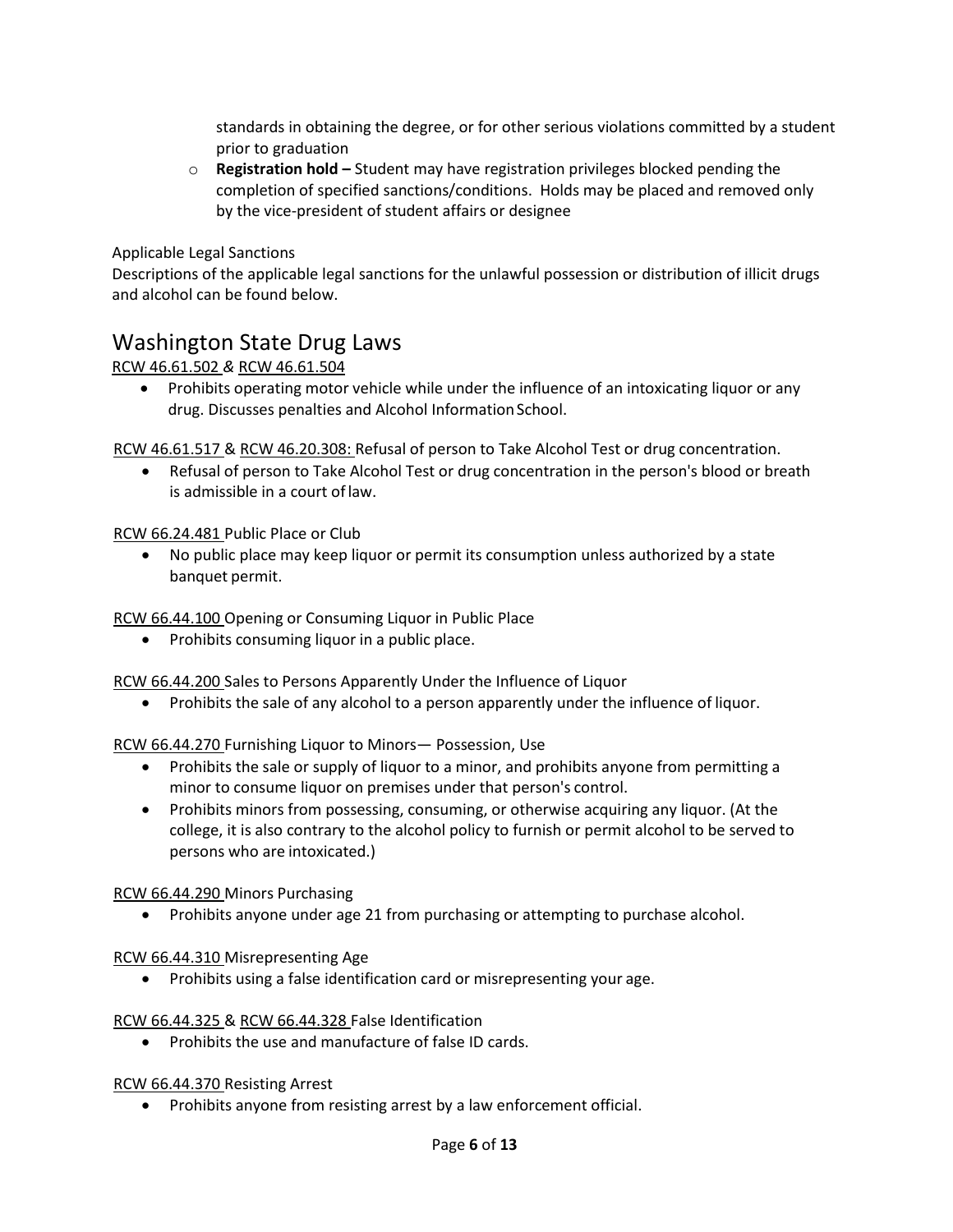[RCW 69.41.340 S](http://apps.leg.wa.gov/rcw/default.aspx?cite=69.41.340)teroid Use by Student Athletes

- Prohibits the use of steroids by student athletes.
- Announces loss of eligibility for use.

# [RCW 69.41.350 P](http://apps.leg.wa.gov/rcw/default.aspx?cite=69.41.350)enalties of possessing

 Penalties of possessing under 200 tablets or eight 2 cc bottles of steroid without a valid prescription (gross misdemeanor) or over 200 tablets or eight 2 cc bottles of steroid without a valid prescription (Class C Felony)

## [RCW 69.50.401 P](http://app.leg.wa.gov/rcw/default.aspx?cite=69.50.401)rohibited Acts: A - Penalties

- Prohibits the manufacture, delivery, or possession with intent to manufacture or deliver a controlled substance. Any person in violation with respect to: (i) a Schedule I or II narcotic is guilty of a crime and upon conviction may be imprisoned for up to 10 years. If the crime involved less than two kilograms of the drug, fined up to \$25,000; or if the crime involved two or more kilograms of the drug, then fined up to \$100,000 for the first two kilograms and up to \$50 for each additional gram.
- The sentence may include both imprisonment and fine, (ii) any other Schedule I, II, III substance is guilty of a crime and may be imprisoned for up to five years, fined up to \$10,000 or both. Nor may anyone be in possession of a controlled substance unless it was obtained through a valid prescription of a practitioner. Any person found guilty of possession of 40 grams or less of marijuana shall be guilty of a misdemeanor.

# [RCW 69.50.406 D](http://apps.leg.wa.gov/rcw/default.aspx?cite=69.50.406)istribution to Persons Under Age 18

 Anyone 18 years of age or over who distributes a controlled substance that is a narcotic drug to a person under 18 is punishable by the fine and/or imprisonment of up to twice that authorized by RCW 69.50.401 (a) (1) (i)

[RCW 69.50.408 S](http://apps.leg.wa.gov/rcw/default.aspx?cite=69.50.408)econd or Subsequent Offenses

• Second or subsequent offenses are punishable by twice the imprisonment and/or fine that is otherwise authorized.

## [RCW 69.50.410 P](http://apps.leg.wa.gov/rcw/default.aspx?cite=69.50.410)rohibited Acts: D - Penalties

- Prohibits the sale for profit any controlled substance or counterfeit substance classified in Schedule I, [RCW 69.50.204 e](http://apps.leg.wa.gov/rcw/default.aspx?cite=69.50.204)xcept leaves and flowering tops ofmarihuana
- Any person convicted of this subsection shall receive a sentence of up to five years in prison for the first offense, or a mandatory sentence of five years in prison for a subsequent offense and no judge may suspend or defer the secondsentence.
- Violation of this subsection by selling heroin is punishable by a mandatory sentence of two years in prison and no judge of any court shall suspend or defer the sentence. Any person convicted on a second or subsequent sale of heroin shall receive a mandatory sentence of 10 years in prison and no judge shall suspend or defer the secondsentence.
- In addition to the sentences provided, any person convicted of a violation of this subsection shall be fined in an amount calculated to at least elimination and all proceeds of profits gained by such person as a result of sales of controlled substances, up to the amount of \$500,000 on each count.

[RCW 69.50.412 P](http://apps.leg.wa.gov/rcw/default.aspx?cite=69.50.412)rohibited Acts: E - Penalties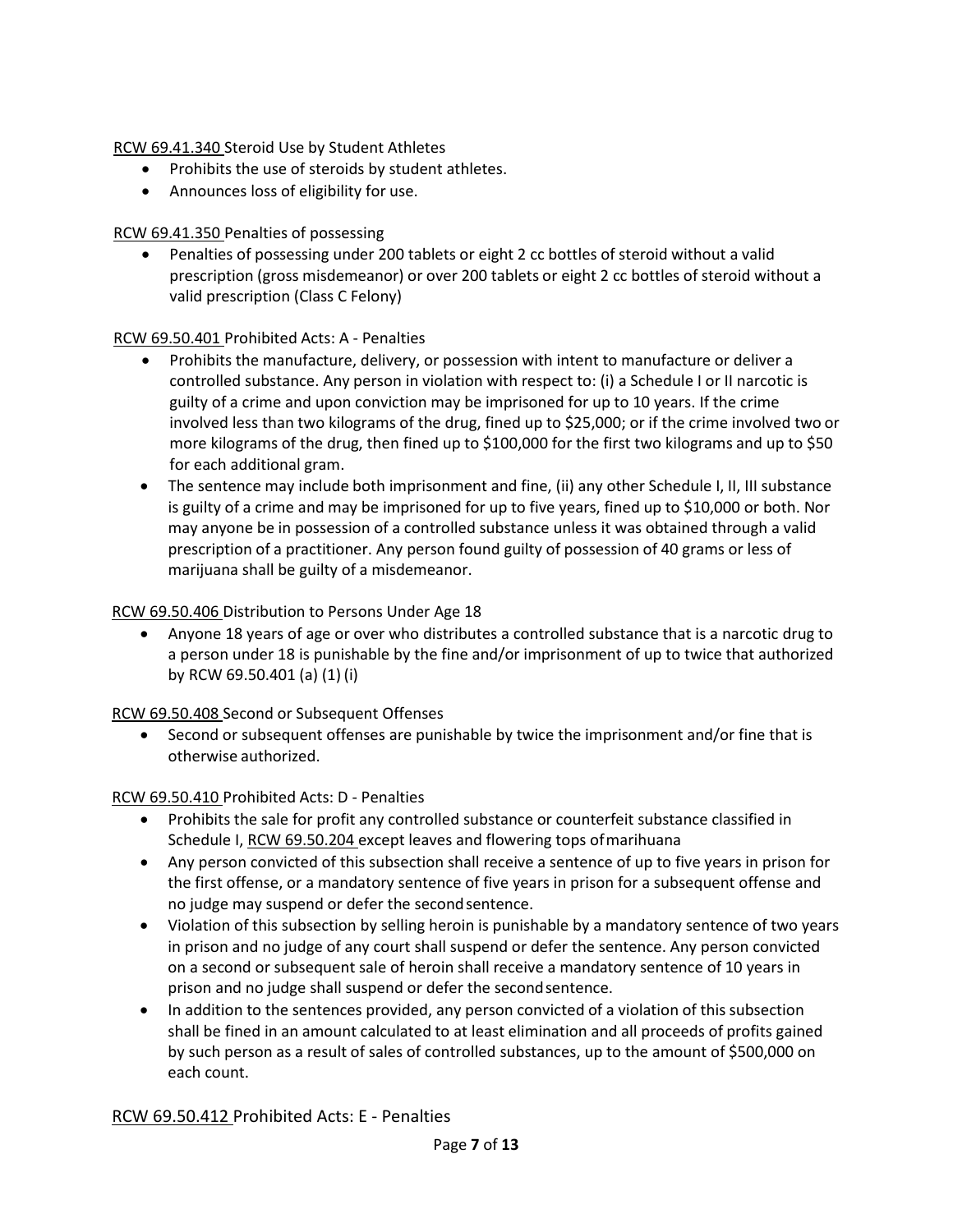Prohibits the use of drug paraphernalia to plant grow, harvest, manufacture, produce, prepare, test, store, or introduce into the human body a controlled substance: is guilty of a misdemeanor. Prohibits the delivery, possession with intent to deliver, or manufacture with intent to deliver drug paraphernalia to a person less than 18 years of age who is at least three years of age his junior is guilty of a gross misdemeanor. Any person 18 years of age or over who violates this subsection by delivering drug paraphernalia to a person less than 18 years of age who is at least three years of age his junior is guilty of a gross misdemeanor.

## [RCW 69.50.412](http://apps.leg.wa.gov/rcw/default.aspx?cite=69.50.412) Prohibited Acts: E -- Penalties (as amended by 2013 c 3)

• It is unlawful for any person to use drug paraphernalia to plant, propagate, cultivate, grow, harvest, manufacture, compound, convert, produce, process, prepare, test, analyze, pack, repack, store, contain, conceal, inject, ingest, inhale, or otherwise introduce into the human body a controlled substance other than marijuana. Any person who violates this subsection is guilty of a misdemeanor.

[RCW 69.50.420 V](http://apps.leg.wa.gov/rcw/default.aspx?cite=69.50.420)iolations—Juvenile Driving Privileges

 If a juvenile between 13 and 21 is convicted of a violation of this chapter, the court shall notify the Department of Licensing within 24 hours after the entry of the judgment.

## [RCW 69.50.430 A](http://apps.leg.wa.gov/rcw/default.aspx?cite=69.50.430)dditional Fine for Certain Felony Violations

 Every person convicted of possessing, delivering, manufacturing, or selling a controlled substance shall, for a first offense, be fined \$1,000 in addition to any other fine or penalty imposed. Persons found guilty of a second or subsequent offense shall receive a mandatory

\$2,000 fine. Unless the court finds the person to be indigent, this additional fine shall not be suspended or deferred by the court.

## [RCW 69.52.030 I](http://apps.leg.wa.gov/rcw/default.aspx?cite=69.52.030)mitation Substances

• Prohibits the sale or misrepresentation of a substance as an illicit drug and any person who violates this shall, upon conviction, be guilty of a class Cfelony.

# Federal Drug Laws

Sanctions for possession and trafficking of controlled substances unde[r Title 21 United States](http://www.deadiversion.usdoj.gov/21cfr/21usc/)  [Code](http://www.deadiversion.usdoj.gov/21cfr/21usc/) [\(USC\) C](http://www.deadiversion.usdoj.gov/21cfr/21usc/)ontrolled Substances Act:

## [21 U.S.C. 844 \(a\)](http://www.deadiversion.usdoj.gov/21cfr/21usc/844a.htm)

Any individual who knowingly possesses a controlled substance that is listed in section  $841(b)(1)(A)$ of this title in violation of section 844 of this title in an amount that, as specified by regulation of the Attorney General, is a personal use amount shall be liable to the United States for a civil penalty in an amount not to exceed \$10,000 for each such violation.

# [21 U.S.C. 853 \(A\) \(2\) a](http://www.deadiversion.usdoj.gov/21cfr/21usc/853.htm)nd [21 U.S.C. 881 \(a\) \(4\) a](http://www.deadiversion.usdoj.gov/21cfr/21usc/881.htm)nd [21 U.S.C. 881 \(a\) \(7\)](http://www.deadiversion.usdoj.gov/21cfr/21usc/881.htm)

Forfeiture and property used to possess a controlled substance if the offense is punishable by more than one year imprisonment Forfeiture of vehicles, boats, or aircraft used to transport or conceal a controlled substance. Civil fine of up to \$10,000.

# [21 U.S.C. 853a a](http://www.deadiversion.usdoj.gov/21cfr/21usc/853.htm)nd [18 U.S.C. 922 \(g\) a](http://www.atf.gov/files/firearms/how-to/identify-prohibited-persons.html)nd prosecutions under [18 U.S.C. 922 \(g\)\(8\)](http://www.justice.gov/usao/eousa/foia_reading_room/usam/title9/crm01116.htm)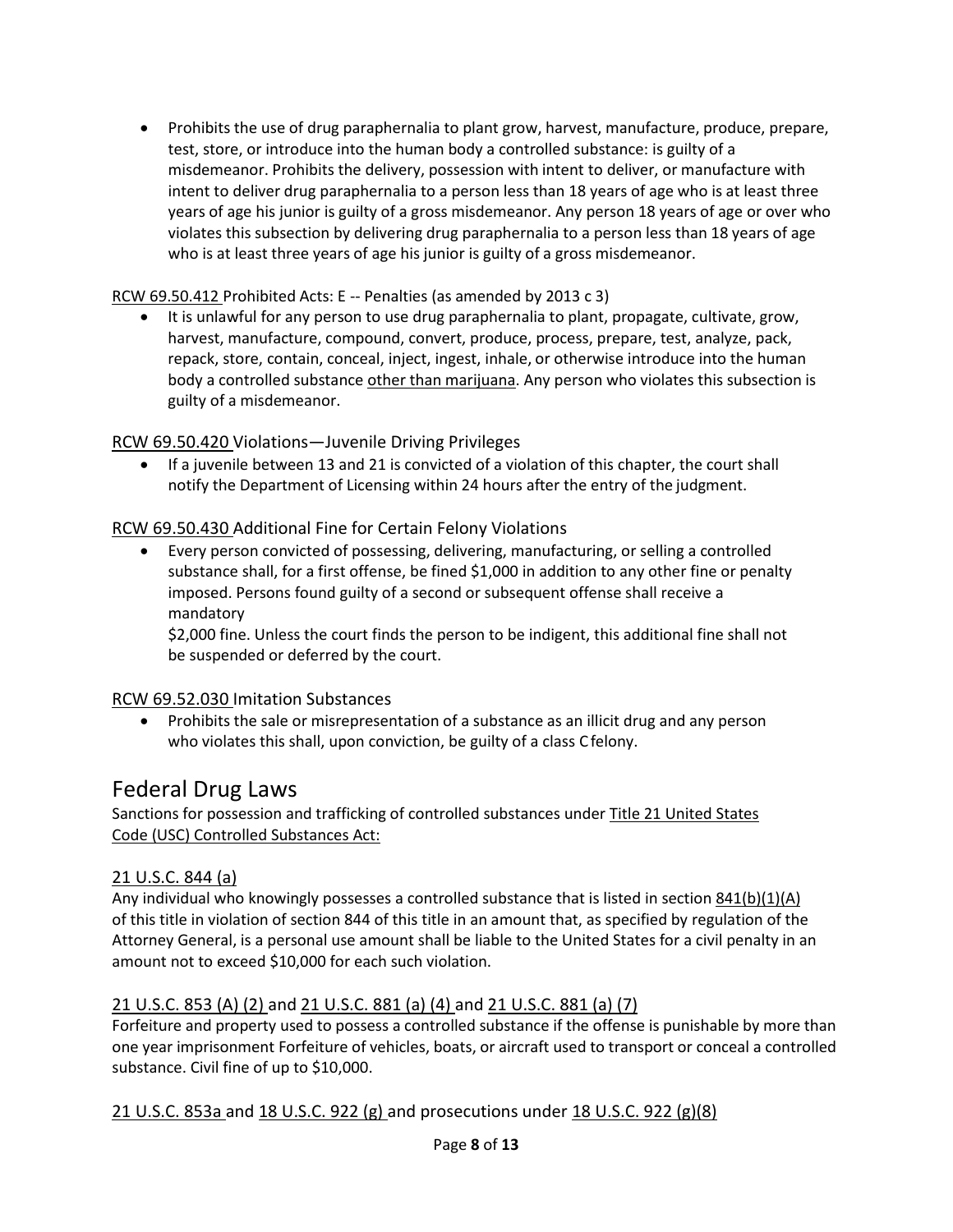Denial of Federal benefits, such as student loans, grants, contracts, and licenses, up to 1 year for first offense, up to 5 years for subsequent offenses. Revocation of Federal licenses and benefits, e.g. pilot licenses, public housing tenancy, etc., are within the authority of some Federal agencies. Ineligible to receive or purchase a firearm.

# Washington Legal Sanctions Relating to Manufacturing, Selling, or Delivering a Controlled Substance.

Schedule I or II Narcotic (i.e., cocaine, heroin, opium) Quantity: Less than two kilograms.

- First Offense: Imprisonment of not more than 10 years, or fine of not more than \$25,000, or both.
- Second Offense: up to twice the prison term and fine.

Schedule I or II Narcotic (i.e., cocaine, heroin, opium) Quantity: Two or more kilograms.

- First Offense: Imprisonment of not more than 10 years, or fine of not more than \$10,000 for first two kilograms and not more than \$50 for each additional gram, or both (fine and imprisonment).
- **Second Offense:** up to twice the prison term and fine.

Any other controlled substance classified in Schedule I, II, III, IV, or V. Quantity: Any.

- **First Offense:** Imprisonment of not more than five years, or fine of not more than \$10,000, or both.
- **•** Second Offense: up to twice the prison term and fine.

Sale for profit of any controlled substance classified in Schedule I. Quantify: Any.

- First Offense: Imprisonment of not more than five years, or fine of up to \$500,000.
- Second Offense: mandatory sentence of five years.

Sale of heroin Quantity: Any.

- First Offense: Mandatory two-year imprisonment, or fine of up to \$500,000.
- Second Offense: mandatory sentence of five years.

Use of drug paraphernalia to plant, grow, store, inject, or otherwise insert into the human body a controlled substance Quantity: Any.

- **First Offense:** Imprisonment not less than 24 hours, or fine of not less than \$250.
- Second Offense: fine of not less than \$500.

Legal Sanctions Relating To Violations of Washington Alcohol Beverage Control Act Sale or supply of liquor to any person under the age of 21.

- First Offense: fine of not more than \$500, or imprisonment of not more than two months, or both.
- Second Offense: imprisonment of not more than six months. Third or Subsequent Offense, imprisonment of not more than oneyear.

Possession, consumption, or acquisition of liquor by any person under the age of 21 (Minor in Possession/ MIP).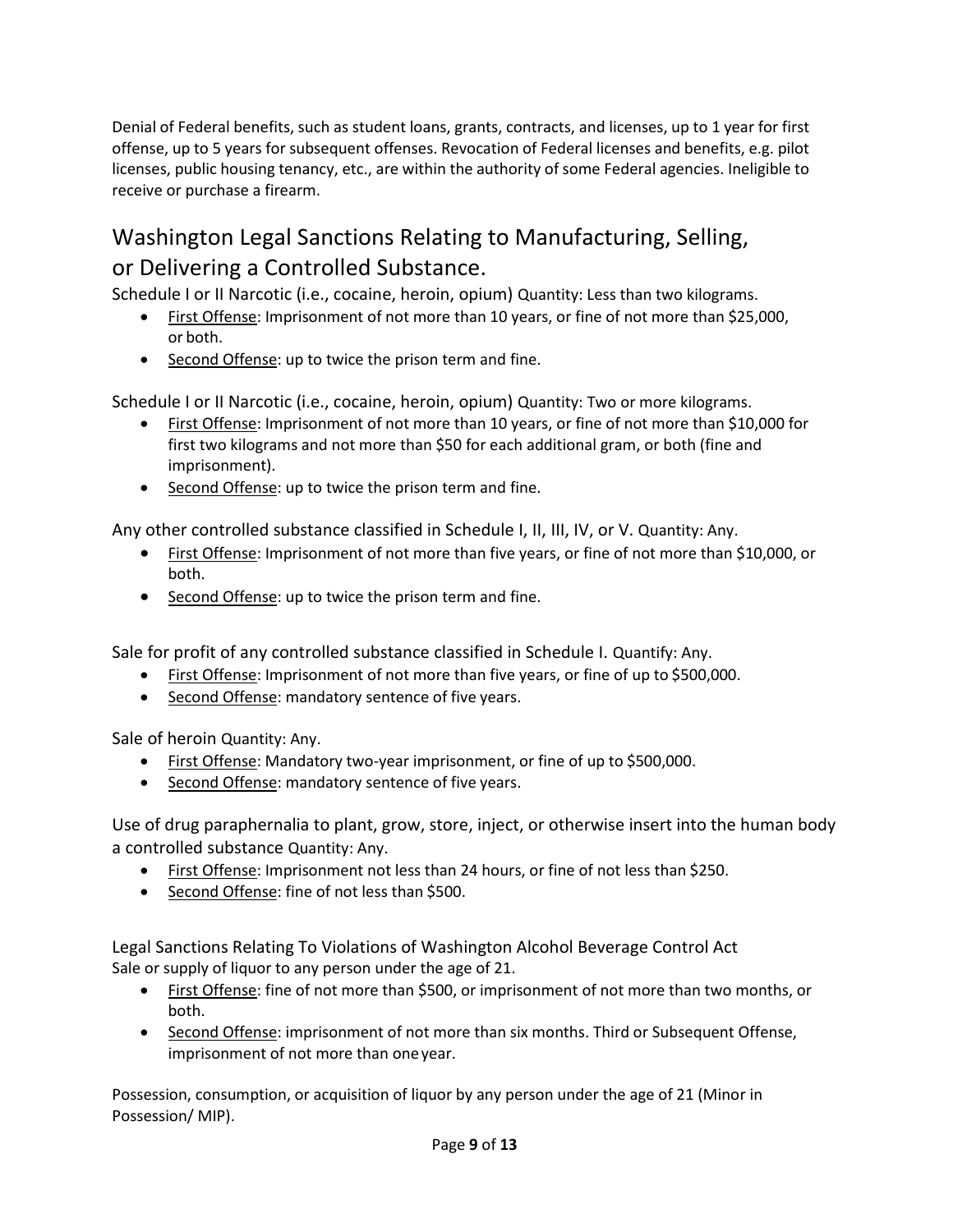- **First Offense:** Fine of not more than \$500, or imprisonment of not more than two months, or both.
- Second Offense: imprisonment of not more than six months. Third or Subsequent Offense, imprisonment of not more than oneyear.

Purchase or attempted purchase of liquor by any person under the age of 21\*.

- First Offense: Fine of not more than \$500, or imprisonment for not more than two months, or both.
- Second Offense: imprisonment of not more than six months.
- Third or Subsequent Offense: imprisonment of not more than one year.

\*For those between the ages of 18 and 21: Fine of not less than \$250 and not fewer than 25 hours of community service.

# Counseling, Treatment, Rehabilitation or Re-entry Resources

The following campus and community resources are available to and students

## Campus and Related Resources On-Campus

Green River Counseling Services (253) 833-9111, ext. 2460: Provides short-term personal counseling services to students. Short-term counseling is defined as typically five to seven 50-minute sessions and a referral to off- campus resources as appropriate. Counseling services are free and confidential within the confines of the law.

Green River Health Services Office (253) 833-9111, ext. 2430 Health education programs, resources and referral information on a wide range of health-related topics.

## Related Resources Off Campus

**Residence IX** (a non-profit women's alcohol and drug rehabilitation center in Kirkland, WA) 12029 113<sup>th</sup> Avenue NE Kirkland, WA 98034 425-823-8844 <http://www.residencexii.org/>

## **Thunderbird Treatment Center** (Operated by the Seattle Indian Health Board)

9236 Renton Avenue South Seattle, WA 98118 206-324-9360 **<http://www.sihb.org/>**

## **Valley Cities Counseling and Consultation**

33301 1<sup>st</sup> Way S. # C115 Federal Way, WA 98003 (253) 833-7444

## **Valley Cities Counseling and Consultation**

2704 I St NE, Auburn, WA 98002 253) 833-7444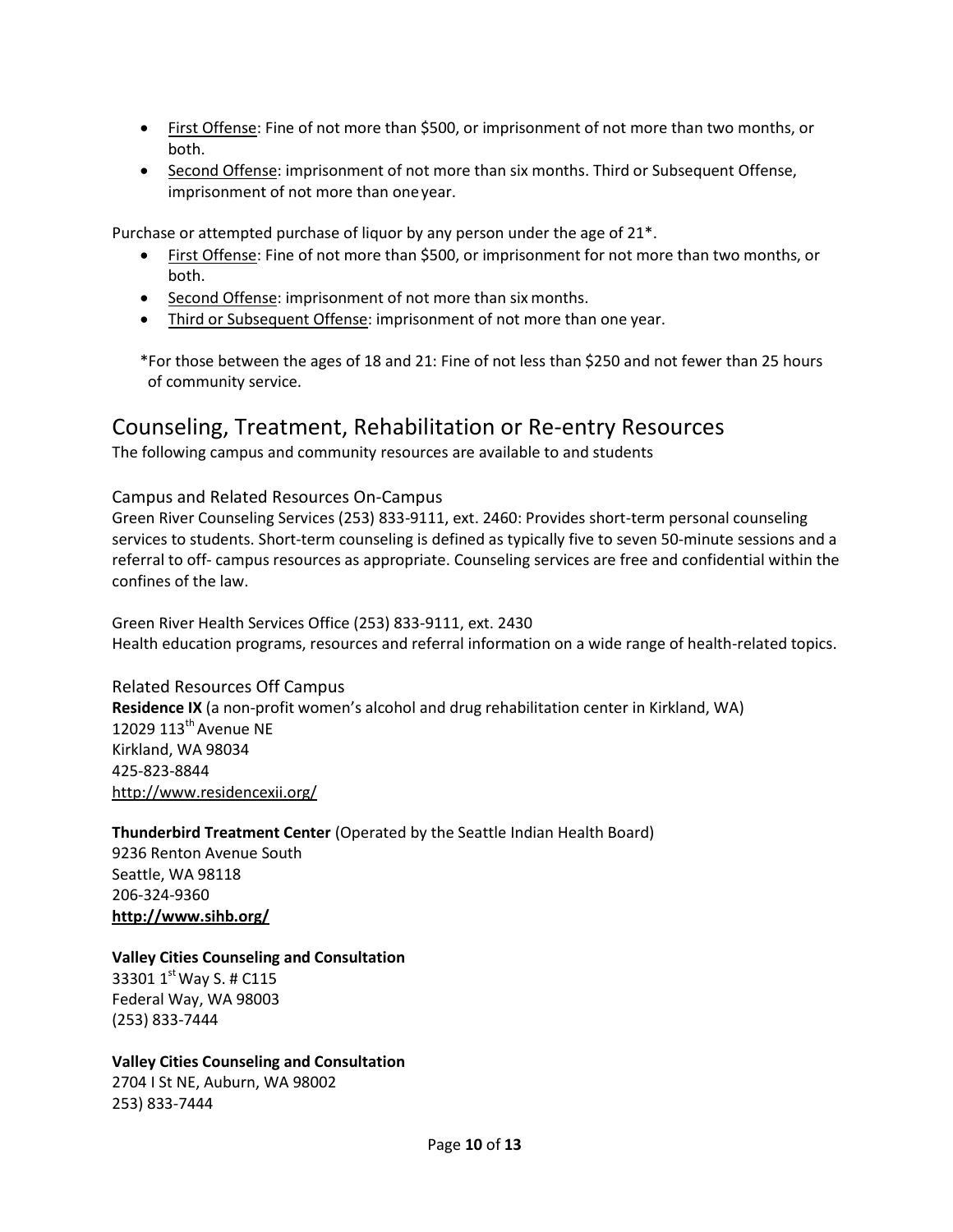Call 253.939.4055 to access services, or come in to one of six office locations. <http://www.valleycities.org/>

#### **Alcohol and Drug Helpline**

24/7 treatment, referral line 206-722-3700 <http://www.adhl.org/> **Alcoholics anonymous**  <http://drug-alcoholhelpline.com/> 1-855-435-5596 (24/7)

#### **Narcotics Anonymous (Seattle area)**

Contact: Seattle Area 24-Hour Helpline: (206) 790-8888 The website below has all locations for both AA and NA. <http://www.usrecovery.info/index.htm>

# Crimes and Public Safety Report

Crime statistics are available through the current Clery Report on the Green River web under Campus Safety [Annual Safety and Fire Report](http://www.greenriver.edu/Documents/about-grcc/campus-safety/asr-2014.pdf) [Clery Geography -](http://www.greenriver.edu/Documents/about-grcc/campus-safety/clery-geography-core-campus.pdf) Main Campus Clery Geography - [Satellite Campuses](http://www.greenriver.edu/Documents/about-grcc/campus-safety/satellite-campuses-clery-geography.pdf)

# Disabilities under the Americans With Disabilities Act

No student shall, on the basis of his or her disability, be excluded from participation in, be denied the benefits of, or otherwise be subject to discrimination under any college program or activity. Green River College is committed to providing qualified students with a disability an equal opportunity to access the benefits, rights, and privileges of college services, programs and activities, in the most integrated setting appropriate to the student's needs, in compliance with the [Americans with Disabilities Act,](http://www.ada.gov/2010_regs.htm) [Section 504](http://www.hhs.gov/ocr/civilrights/resources/factsheets/504.pdf) [of the Rehabilitation Act of 1973,](http://www.hhs.gov/ocr/civilrights/resources/factsheets/504.pdf) and [RCW 28B, 10.910-](http://apps.leg.wa.gov/rcw/default.aspx?cite=28B.10.910).914. The ADA emerged from a series of workplace anti-discrimination laws and court rulings that trace their origin to the Civil Rights Act of 1964.

Green River College is committed to providing reasonable accommodations, including core services plus protection from discrimination, to qualified students with disabilities. The purpose of this policy is to identify the rights and responsibilities of students under the ADA and to establish clear guidelines for seeking and receiving reasonable accommodations.

To receive reasonable accommodations in an appropriate and timely manner, students are responsible for documenting the nature and extent of their disability and requesting accommodations in a timely manner. This policy establishes the scope of and the procedures for requesting those accommodations. Students are encouraged to resolve concerns of disability discrimination by first contacting Disability Support Services in LC-271 (ext. 2631) to discuss your issues. It is in everyone's best interest that disputes over reasonable accommodations for students with disabilities be settled as quickly and informally as possible. However, anyone who believes that there has been an act of discrimination by the college on the basis of disability, against any person or group, may file a complaint with the following: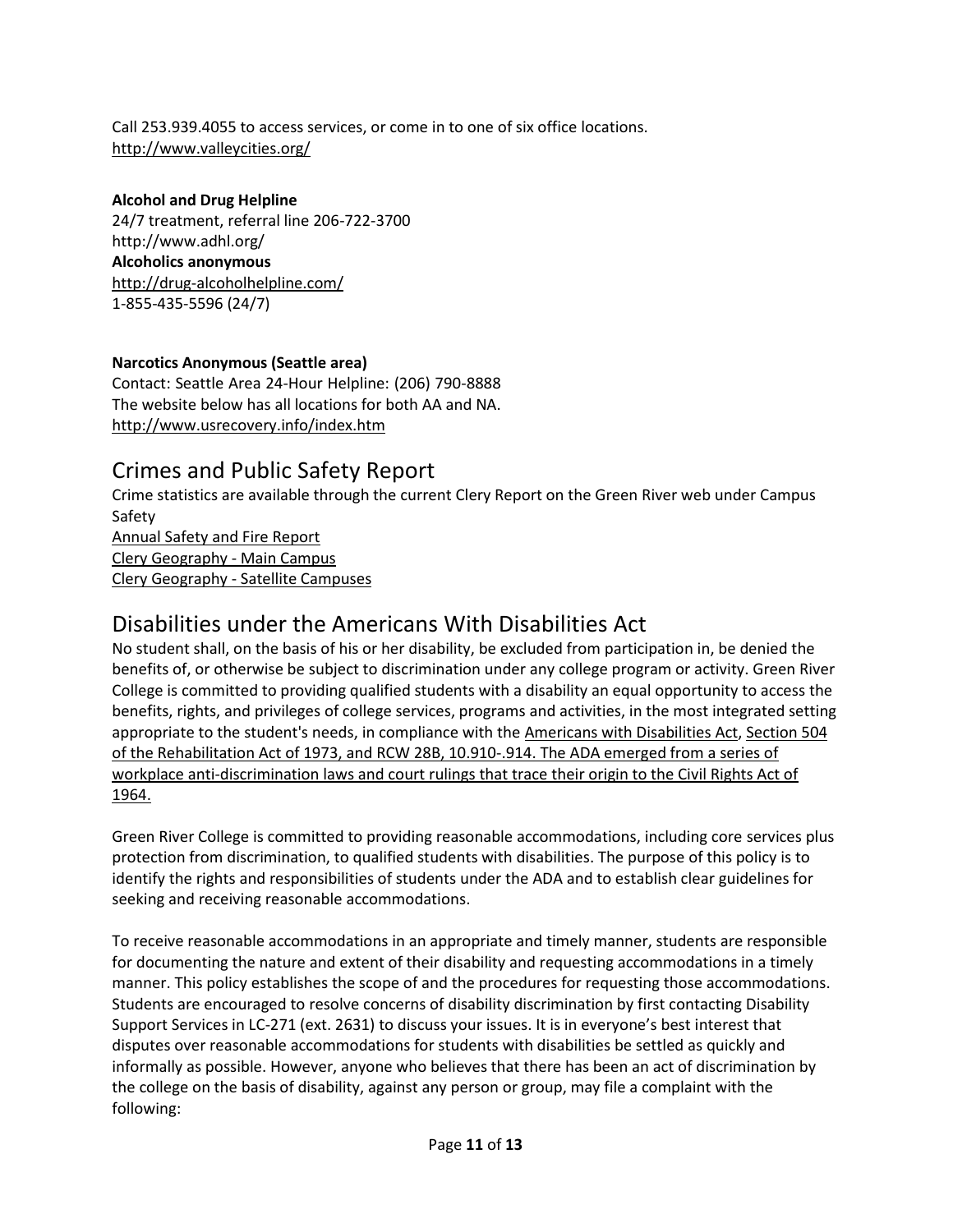U.S. Department of Education, Office of Civil Rights 206- 607-1600 (Voice) Fax: 206-607-1601 Email: [OCR.Seattle@ed.gov](mailto:OCR.Seattle@ed.gov) <http://www2.ed.gov/about/contacts/gen/regions.html>

Washington State Human Rights Commission (Seattle Office): (Due to state budget reductions the Seattle Office is no longer available for walk-in appointments.) To schedule an appointment or to speak with an investigator, please contact the Olympia Office. 360-753-6770 (Voice) Toll Free: 1-800-233-3247 FAX: 360-586-2282 TTY: 1-800-300-7525 <http://www.hum.wa.gov/>

Visit the Green River Disability Support Services [website t](http://www.greenriver.edu/student-affairs/disability-support-services.htm)o obtain more information about accommodations.

# Discrimination and Sexual Harassment -

The purpose of these policies [\(HR 22 Nondiscrimination Policies & Discrimination Complaint Procedures](http://www.greenriver.edu/Documents/about-grcc/policies-and-procedures/HR22-nondiscrimination-policies-discrimination-complaint-procedures.pdf) and [SA 19 Sexual Assault](http://www.greenriver.edu/Documents/about-grcc/policies-and-procedures/SA-19-sexual-assault.pdf)) is to set forth Green River's commitment to maintaining a college environment free from all forms of discrimination, including sexual harassment This commitment applies to all levels and areas of college operations and programs, to students, faculty, staff, and all other personnel. The College is cognizant of its ethical and legal obligations to ensure that all students are provided equitable opportunities to realize their goals and function effectively within the College environment.

Discrimination is Prohibited

- The kinds of discrimination prohibited by Green River policy [HR 22](http://www.greenriver.edu/Documents/about-grcc/policies-and-procedures/HR22-nondiscrimination-policies-discrimination-complaint-procedures.pdf) are those that occur based on race, sex, religion, age, color, creed, national or ethnic origin, physical, mental, or sensory disability, marital status, sexual orientation, and status as a Vietnam-era or disabled veteran.
- This policy prohibits discrimination on these bases.

Sexual Harassment and/or Sexual Assault is prohibited

- Sexual Harassment and/or Sexual Assault is prohibited by Green River policy SA-19. Any student who, while in any college facility or participating in a college-related program, knowingly engages in unwelcome sexual advances, requests for sexual favors, and other verbal or physical conduct of a sexual nature, where such behavior offends the recipient, causes discomfort or humiliation, or interferes with job or academic performance, shall be subject to disciplinary action.
- Sexual Harassment and/or Sexual Assault is also prohibited under state and federal laws. All incidents will be fully investigated according to college procedures. Both accused and accuser will be notified of their due process rights. The College is cognizant of its ethical and legal obligations to ensure that all students are provided equitabletreatment.